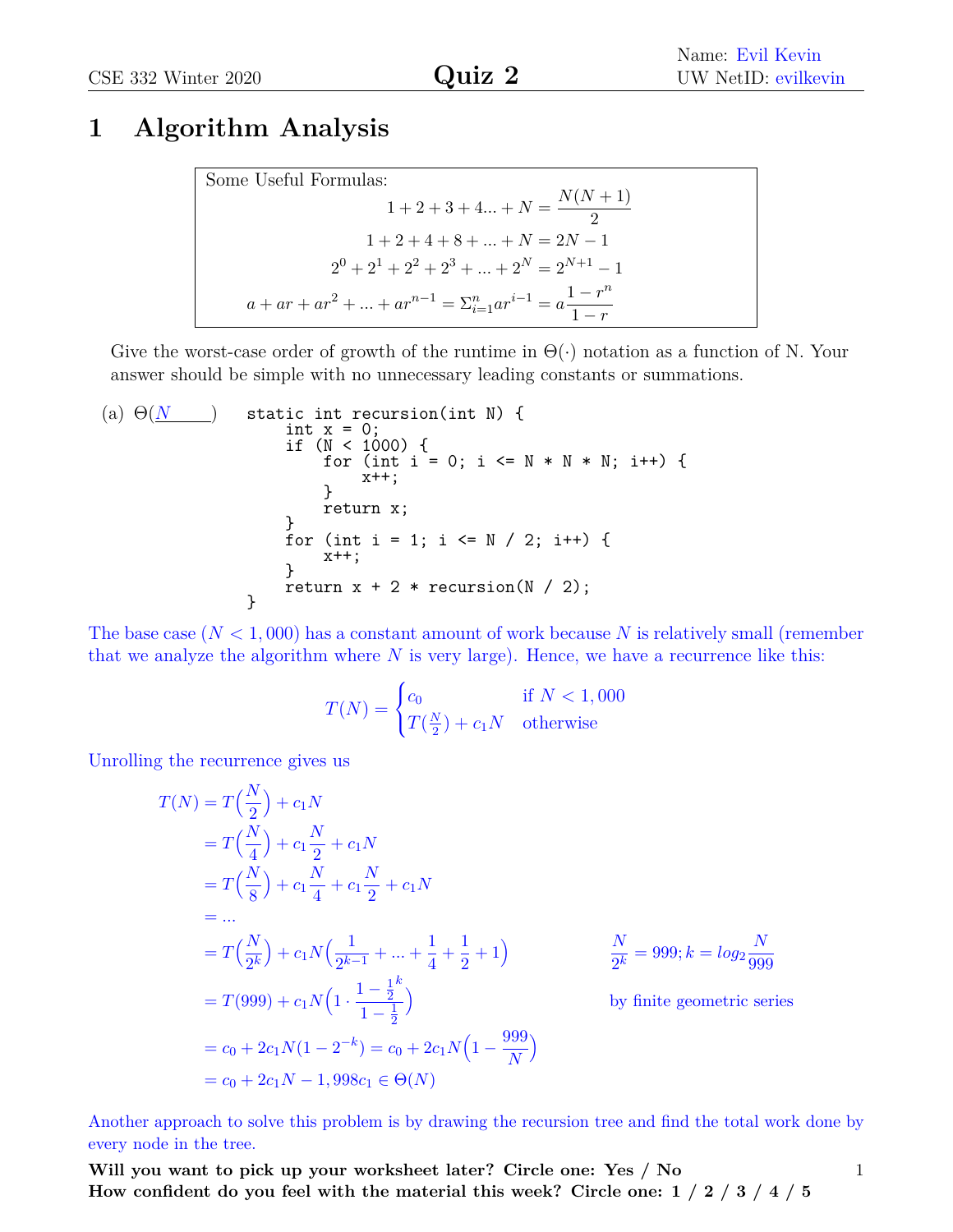## **2 Array Resizing**

We implement Queue ADT using **ArrayQueue3** that **add** and **remove** methods work as expected. However, when we try to **add** a new element into the full Queue, we will make a new array with size of size<sup>+1</sup> and copy every element over.

(a) What are the valid runtime bound of **add** in each case? (choose **ALL** that apply)

Best case:



(b) If **ArrayQueue3** starts empty with an array of size 4, give a sequence of 6 operations that would perform the worst runtime (e.g., add/remove/add/remove/add/remove is a sequence of operations):

add/add/add/add/add/add

(c) What could be improved on **ArrayQueue3** to improve overall performances? (one sentence should be enough.)

Adding an element into the full queue will cost us  $\Theta(N)$  run time. From 2(b), we can see that consecutive calls of add when queue is full will make the worst performance. Hence, we make a new array with size size\*2 instead of size+1 when adding to the full queue.

#### **(More in-depth explanation. Will not be tested)**

Analyzing the overall performances of new add operation:

We will talk about the case where only add's are called to demonstrate the worst case possible. Starting with an array of size 4, we know that the array will double its size when  $size =$  $4, 8, 16, 32, 64, \ldots, N$  (assuming  $N = 2<sup>k</sup>$ ). For any other *size*, add will perform in constant time because resizing is unnecessary. So, the major contribution to the time complexity is  $4 + 8 +$  $16 + 32 + 64 + ... + N = (2N - 1) - 2 - 1 = 2N - 4$ . Therefore, the amortized cost of add is somewhat  $\frac{2N-4}{N} = 2 - \frac{4}{N}$  $\frac{4}{N} \in \Theta(1)$ . Note that, amortized analysis gives the average performance of the operation. That's why we divide by *N*.